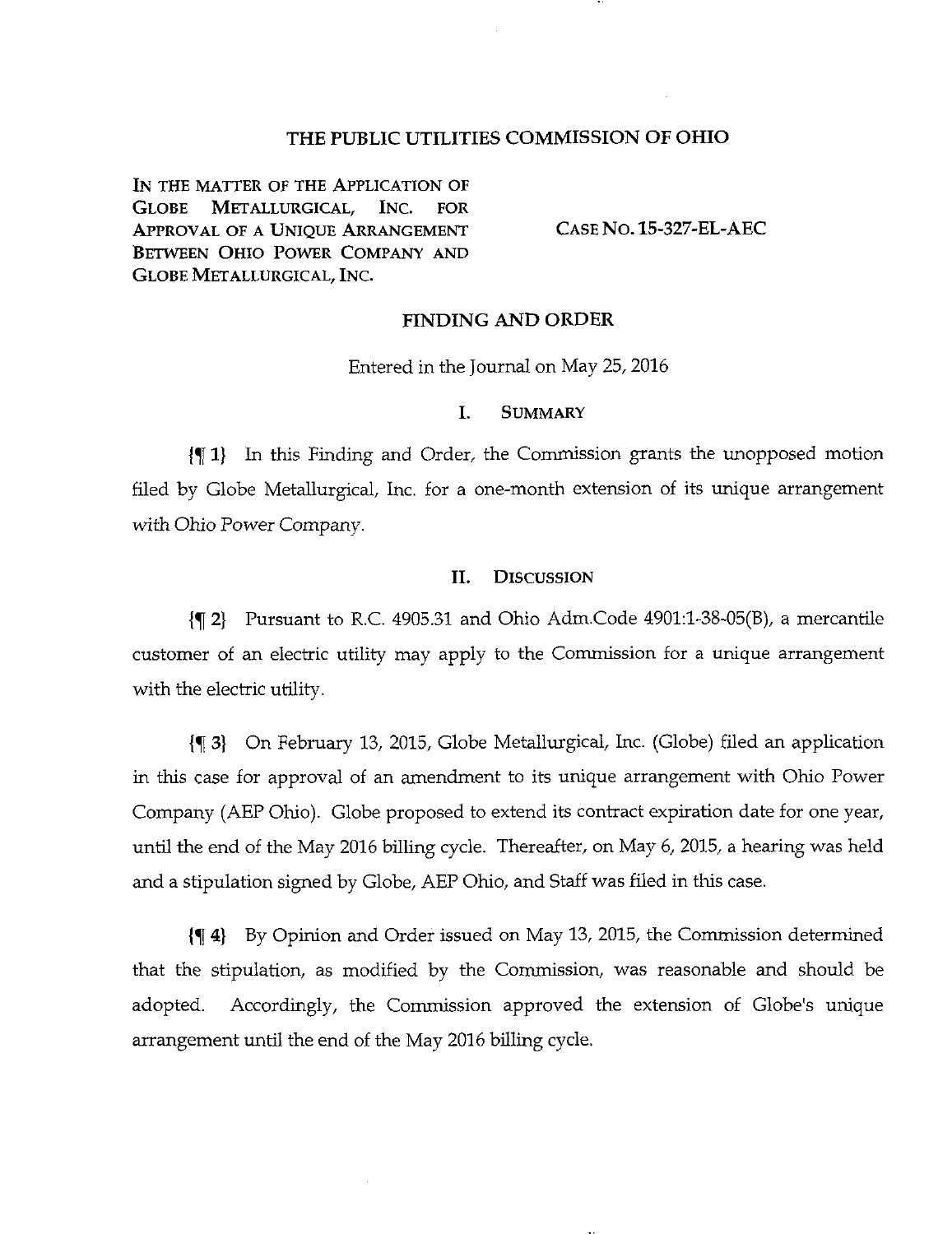$\{\P\}$  On May 17, 2016, Globe filed an unopposed motion in this case for a onemonth extension of its unique arrangement. Globe asserts that the one-month extension will provide interim support for Globe's ability to compete and contribute to Ohio's economy while the Commission considers Globe's pending application for a reasonable arrangement in Case No. 16-737-EL-AEC, Globe notes that the following provisions will continue to apply during the one-month extension of its unique arrangement:

- (a) Globe will continue to pay a fixed price of \$8.50 per MWh for distribution service and all non-bypassable transmission service, ancillary service and riders, which is the same price Globe has been paying;
- (b) Globe will continue to purchase energy and competitive services from a certified CRES provider;
- (c) The \$4 million delta revenue cap under the existing arrangement will be extended, but not increased; and,
- (d) Delta revenue amounts will be recovered by AEP Ohio through the Economic Development Cost Recovery Rider.

 $\{\P 6\}$  Globe requests expedited treatment of its motion for an extension of its existing arrangement. Globe notes that AEP Ohio does not object to a ruling on the motion without the filing of memoranda contra and that AEP Ohio does not oppose the onemonth extension of Globe's existing arrangement.

{^ 7) The Conmiission finds that Globe's motion is reasonable and should be granted. Accordingly, the Commission finds that Globe's existing arrangement should continue for one month, until June 30, 2016, while the Commission considers Globe's pending application for a unique arrangement in Case No. 16-737-EL-AEC.